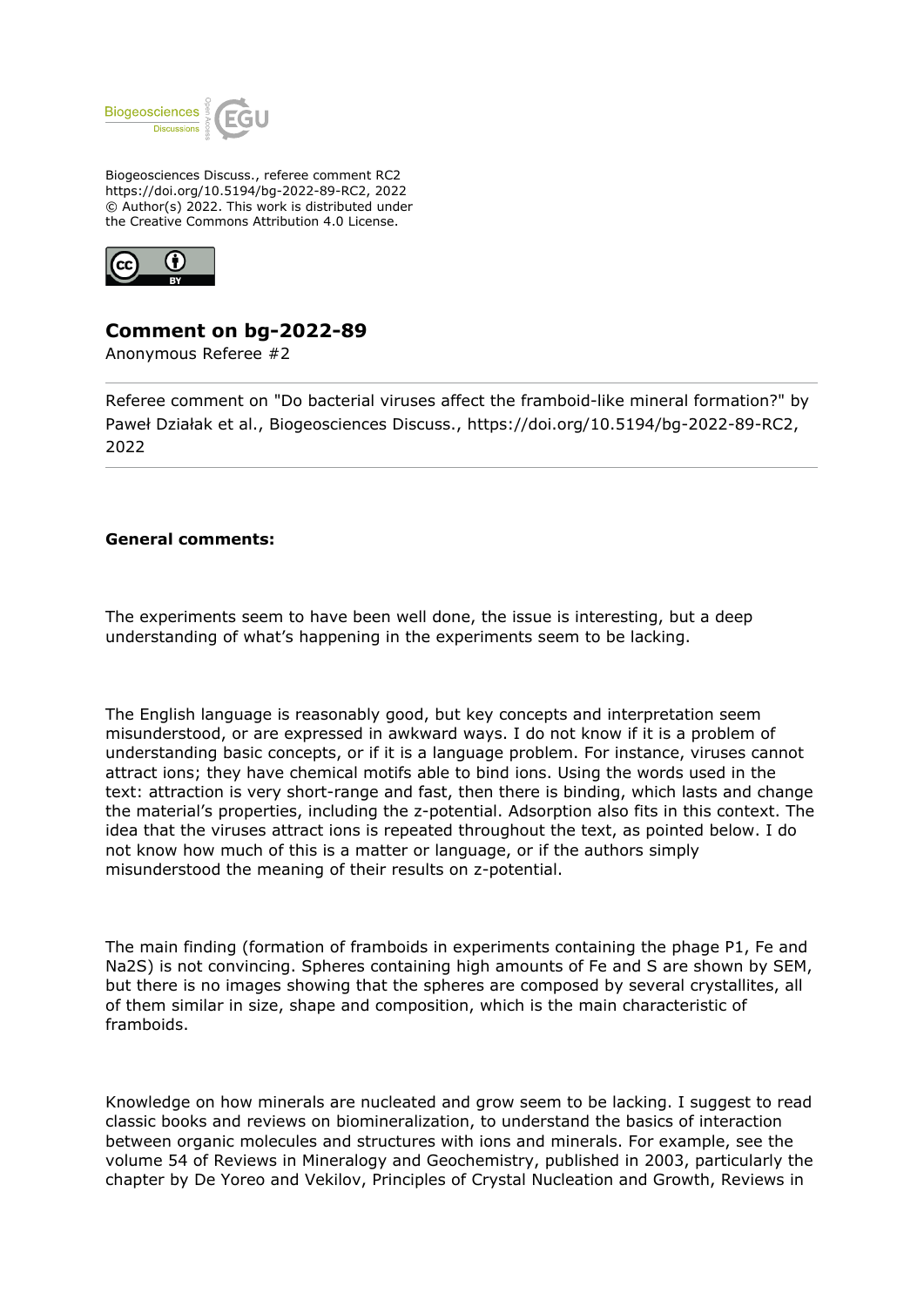Mineralogy and Geochemistry (2003) 54 (1): 57–93 (https://doi.org/10.2113/0540057).

A major revision is required, where most of the text must be rewritten before this manuscript can be accepted for publication.

## **Minor comments:**

Lines 14-16: Please re-write or delete this phrase. In the context of biomineralization, ions are not attracted by biological surfaces – or are capsids electrically charged, or magnetic? Please explain how could a virus change the electrochemical properties of precipitated minerals.

Line 18: They are different viruses, and thus it was expected different outcomes in the experiments. The presence of a lipid envelope is certainly a difference between the two viruses, but note that cells have membranes and are frequently involved in biomineralization.

Lines 21-22: (i) see comments for lines 14-16; (iii) what colloid? The structure of framboids indicate they form as a sphere of crystallites, not by agglomeration.

Lines 28-29: Microbes can oxidize both sulfide and Fe(II) from pyrite and other sulfide minerals, producing sulfate, Fe(III) minerals and protons, leading to decrease in pH.

Lines 60-65: Please re-write these sentences. The hypothesis/objectives are not clear. It is unclear what kind of experiments were done. In addition, the importance of your findings is over-emphasized – data presented are not sufficient to access the importance of the formation of framboids associated to viruses in nature.

Lines 111-117: Were the solutions treated to remove dissolved oxygen? How? Was O2 in the solutions quantified?

Lines 127-128: ions are not attracted by viruses: they adsorb, bind, etc.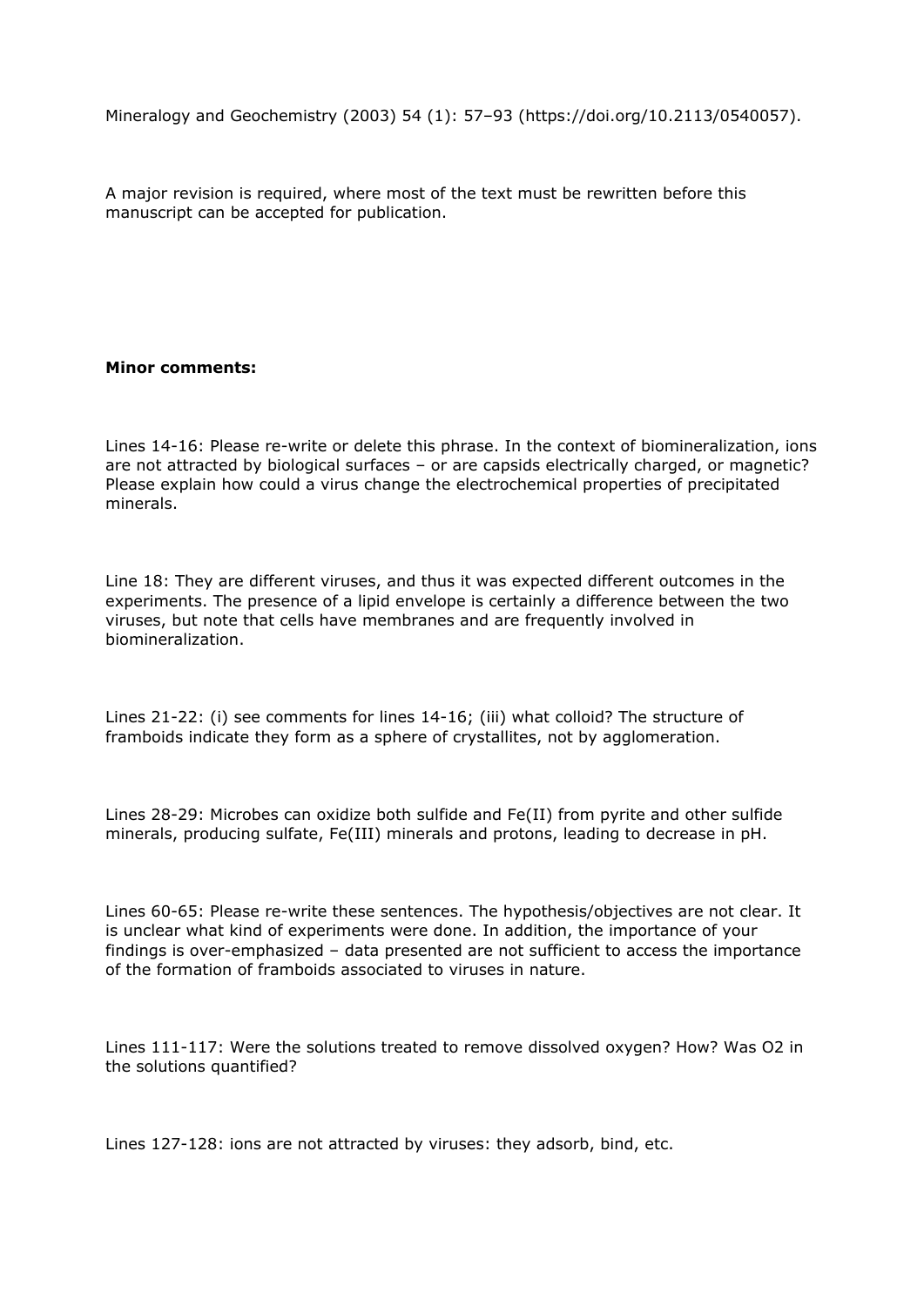Line 130: Were the viral capsids isolated? How? How binding of Fe, Cu and sulfide to viruses were measured?

Lines 139-143: Please explain how samples were prepared for XRD. Of crucial importance is how samples were stored, and how long they were stored.

Line 141: there is no "CoKa lamp" in X-ray diffractometers.

Line 148: Are you sure it was a glass slide? Glass coverslips are widely used to mount samples for SEM.

Line 148: Are you sure it was 20 nm? Or was this an estimate from the device?

Lines 170-171: …are differences in the samples with and without viruses (or bacteriophages). Were the differences noted in the z-potential or the conductivity?

Lines 171-172: were the significant differences found between the FeS and CuS groups, or among the three treatments for the same metal?

Lines 177-178: Was the z-potential in the last column measured with virus  $+$  metal  $+$ Na2S, or with virus + Na2S?

Lines 188-194: Any differences in the mineral composition were probably masked by sample oxidation. This is stated in lines 193-194. But the sentence in line 188 states that "Phase composition of samples did not differ significantly". You could re-arrange the text to make clear in the beginning of the paragraph that the X-ray data should be analyzed knowing that the sample has been oxidized.

Are mohrite, blutlerite and jarosite products of oxidation of the sample? You should make a list of probable original products and oxidation products for the FeS and CuS experiment, to help the reader unfamiliar with these minerals.

Lines 197-198: How did you recognize the mineral phases in the SEM to record the EDS spectra? Maybe the use of the term "mineral phase" is a mistake. Do you mean "minerals", "mineral particles", or something like that?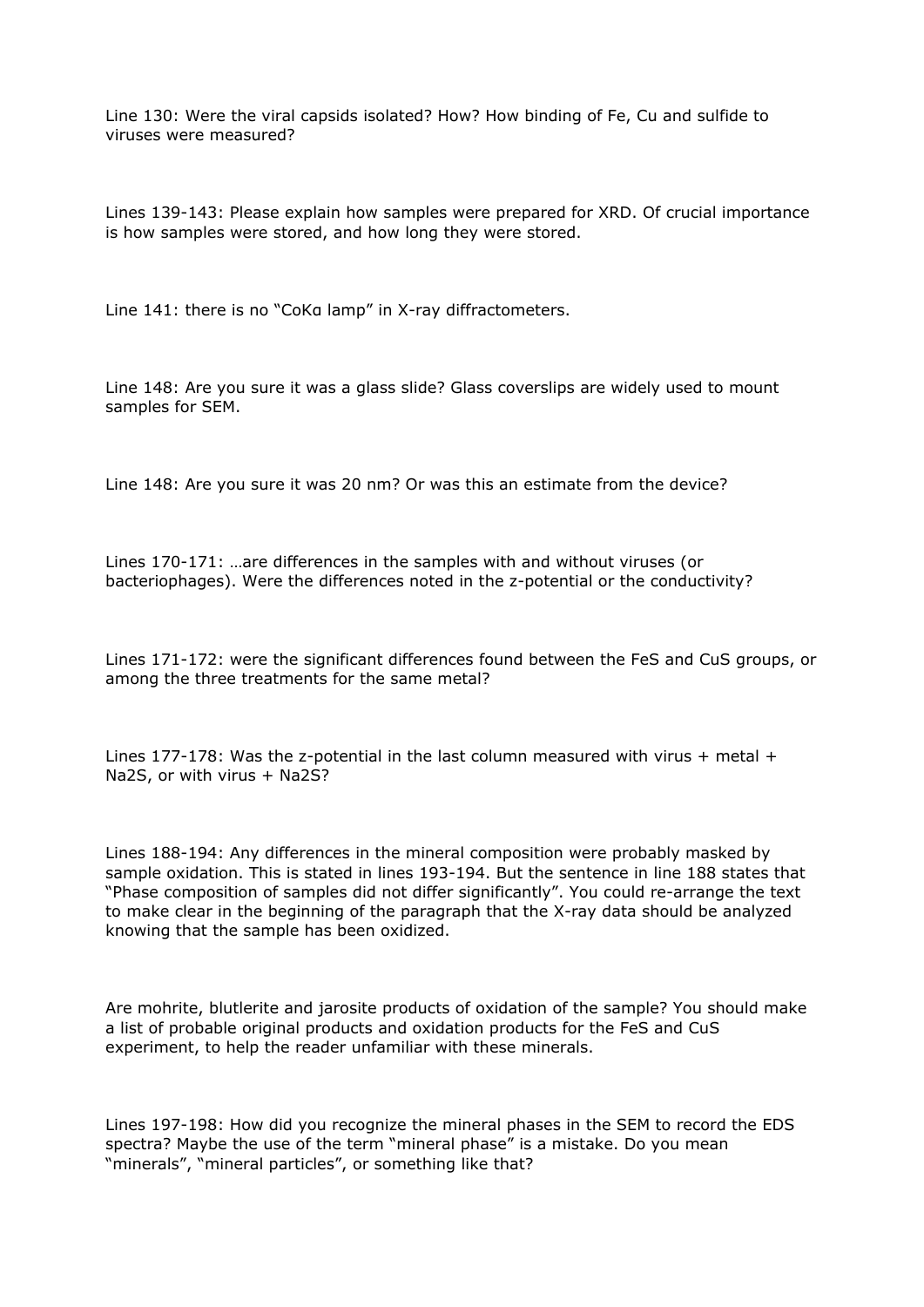Line 200: the use of "mineral phases" is probably a mistake here too.

Lines 200-201: The spectra "1" and "2" seem very similar, not distinct.

Line 204: O and Na are not negligible in spectrum 4, and Na is not negligible in spectrum 5.

Lines 209-216: The text is very confusing. From the images in Figure 6, it seems that the shapes and sizes of the particles are not really different in the three first groups of images (a-l). In figures m-p they seem smaller, and sometimes are arranged in spheres.

Line 210: "Experiments with bacteriophages gave similar structures". Similar to what? To each other?

Lines 222-223: From the images, images in Figure 7 not seem to be really different from images in Figure 6 without bacteriophages.

Lines 234-235: The differences observed with the naked eye must be diverse from that observed at the SEM – the magnification are orders of magnitude different.

Line 242: Please provide a reference for the DLVO theory.

Lines 242-243: Again: viruses are not nuclei which attract ions from solution. If they attracted ions from solution, they would be soon encased in minerals and would not be effective in infecting cells (which are the sine-qua-non condition for virus replication).

Line 244: the work cited states that capsids can bind iron and nucleate iron minerals.

Line 249 Viruses do not attract ions; they can bind, or adsorb, ions.

Lines 251-252: bind, not attract. If they bind, you can measure differences relatively to the sample without Na2S.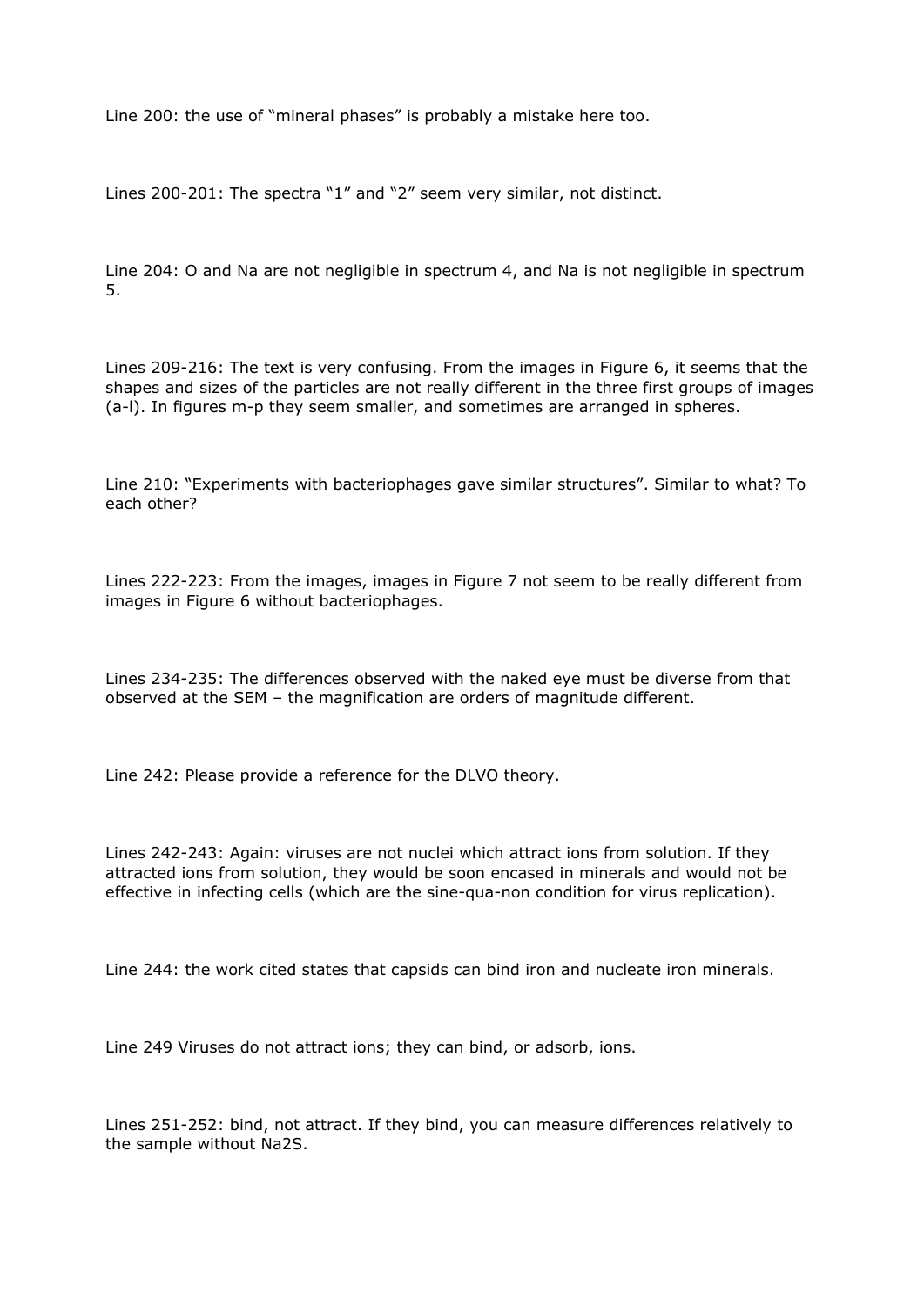Lines 254-255: It is probably much more complex than just charge interactions. For example, sulfide ions may interact with -SH groups of cysteine residues.

Line 261: Are the two groups statistically different from each other? Or each experiment is different from the others in the same group?

Lines 268-268: The measurements are not erroneous if the effects of aggregation inherent to the technique are considered in interpretation. Even if the numerical results do not represent real sizes, they can still be used to compare samples.

271-273: Was the P1 virus chosen because of the icosahedral shape, or the icosahedral shape was a coincidence? Several minerals can show icosahedral morphologies, including macroscopic specimens of natural pyrites. Crystal shapes depend mainly on the arrangement of atoms, and this is the case of icosahedral pyrites. Conversely, there are several icosahedral viruses. The fact that pyrite in framboids and in your experiments is icosahedral does not mean that they were nucleated by icosahedral viruses, since they can be produced by purely chemical processes.

Lines 300-302: The idea or virus capsids attracting ions again – please consider that binding is the important thing to consider for mineral precipitation. To precipitate a mineral, it is needed several layers of each type of ion.

Lines 318-319: Again the idea of viruses attracting ions from solution. Here, attract and bind seem to have been used as synonyms. Are you sure that the lipid envelope is the cause of the differences observed between the viruses? They surely have other differences too.

Lines 322-323: Fe(II) and S(II-) are not oxidized in anoxic environments, and FeS precipitation is not limited in these environments. Most of the Earth's crust is anoxic, including deep soils and sediments.

Figure 2: Please provide scale bars for the light micrographs.

Figure 2 (caption): Magnification in printed micrographs is almost useless – it depends on how much the image is enlarged. Please write the bacterial genus *Pseudomonas* in italics. Please state in the caption the technique used (fluorescence light microscopy or transmission electron microscopy) in each image.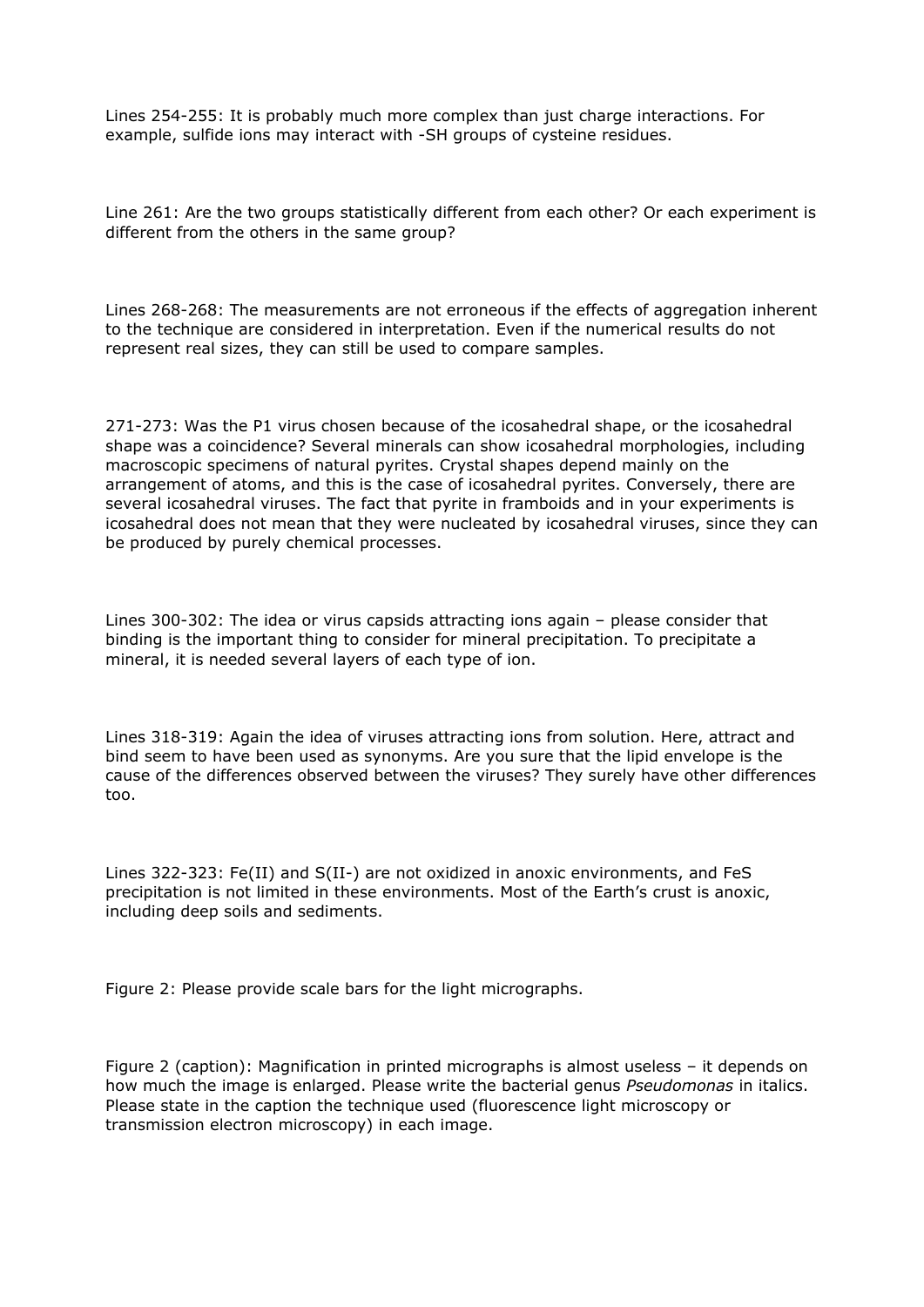Figure 3b: Please make a legend without colors for Figure 3b, to make it clear the differences between conductivity and z-potential in the graph.

Figure 3 (caption): Please explain what where the solutions used for measurements (phosphate buffer, saline, etc) in each plot. In (b), there is a plot of conductivity which is not mentioned in the caption. In (c), it is shown the z-potential of complex materials in suspension, not the "attraction of ions by bacteriophages" – there are other ingredients in the mixture. In (d), it is shown the size of FeS and CuS particles. Does \*\* means statistical differences? It is not clear what data were compared in statistical tests.

Figure 4: Please highlight the peaks for the minerals which were not oxidized during sample preparation.

Figure 4 (caption): Please separate Fe and Cu minerals in the list at the end of the caption, and provide a chemical formula for each mineral. You can see mindat.org for mineral formulae. In the figure, is "Ja" for jarosite?

Figure 5: The lettering in the scale bars are too small. Please increase them.

Figure 5 (caption): How was this material prepared? With viruses, or not?

Figures 6 and 8 (captions): It is mentioned in the captions that the experiments were made with the P1 bacteriophage, but a-d and i-l were prepared without bacteriophages.

Figure 10: The idea of icosahedral viruses serving as nuclei for the synthesis of icosahedral FeS mineral particles, expressed in the drawings and also in the text, is not based on your data, nor on data from the literature. It seems pure imagination. A second issue is that there are two possibilities for formation of spherical structures: agglomeration as suggested in Figure 10, or they are formed already as a sphere. For framboidal pyrite, it seems more likely that it forms as a sphere: otherwise, how could they be so well organized by aggregation of pre-existing particles? The "framboids" shown in other figures of this manuscript are too smooth to have been formed by aggregation of pre-existing particles.

**Technical comments:**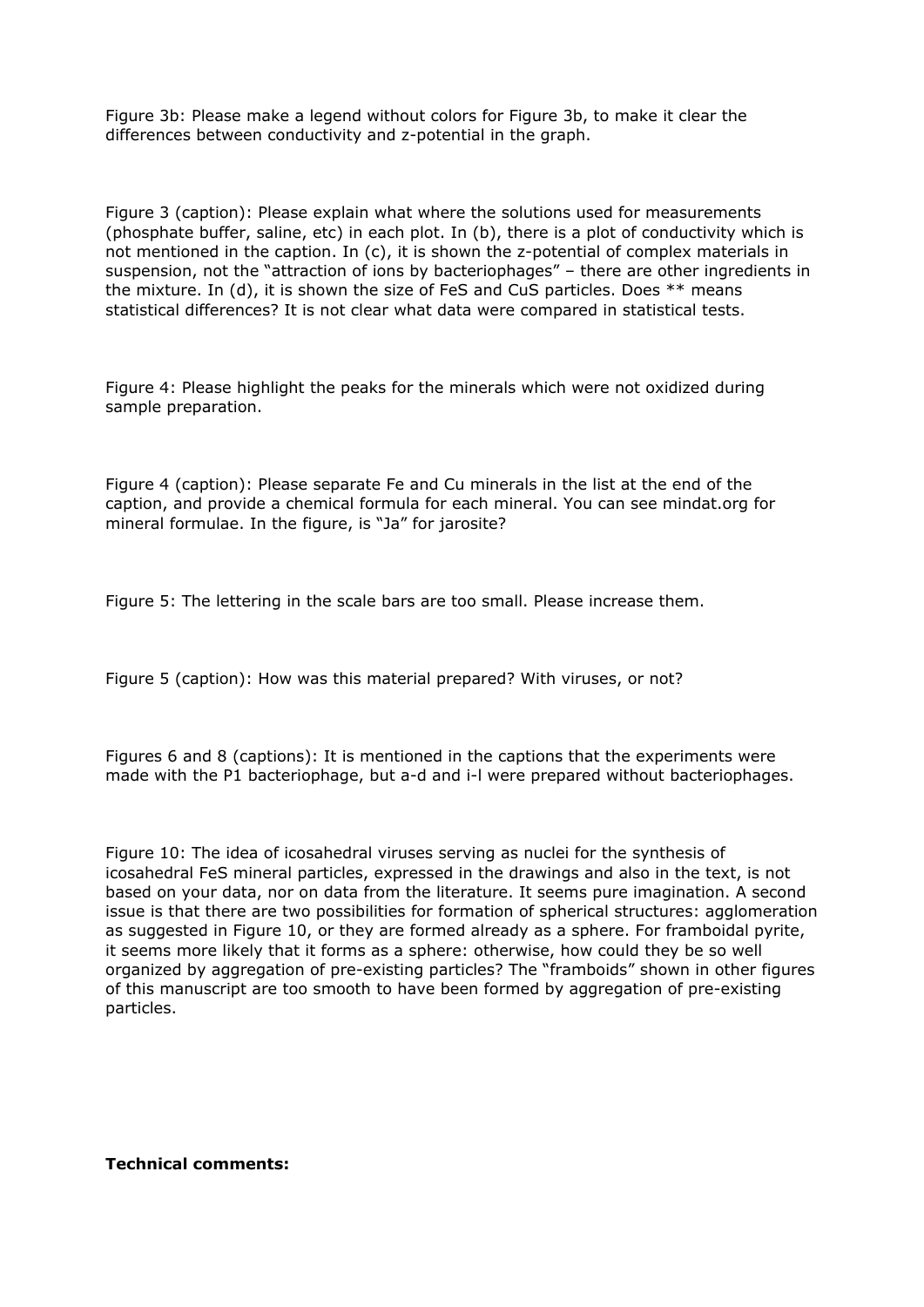Lines 13 and 19: do you mean *Enterobacter*, or enterobacteria? If it is *Enterobacter* (genus), it should be written in italics; if it is enterobacteria (common word), it should be written without capital letter.

Lines 14 and 19: *Pseudomonas* should be written in italics, since it is the name of a bacterial genus.

Line 29: sulphide.

Line 33: Please add a space before the parenthesis. Is it greigite?

Line 34: euxinic?

Line 40: I suggest to begin a new paragraph to explain the basics of viruses and bacteriophages.

Lines 42-43: the same idea is expressed better in lines 51-53.

Line 49: I suggest to begin a new paragraph to present the phages used in this work.

Lines 51-53: Consider using "can" only once.

Lines 60-61: I think "in this work" would be better.

Line 75: laminar flow cabinet?

Line 89: You may use "used" instead of "added".

Line 137: the device.